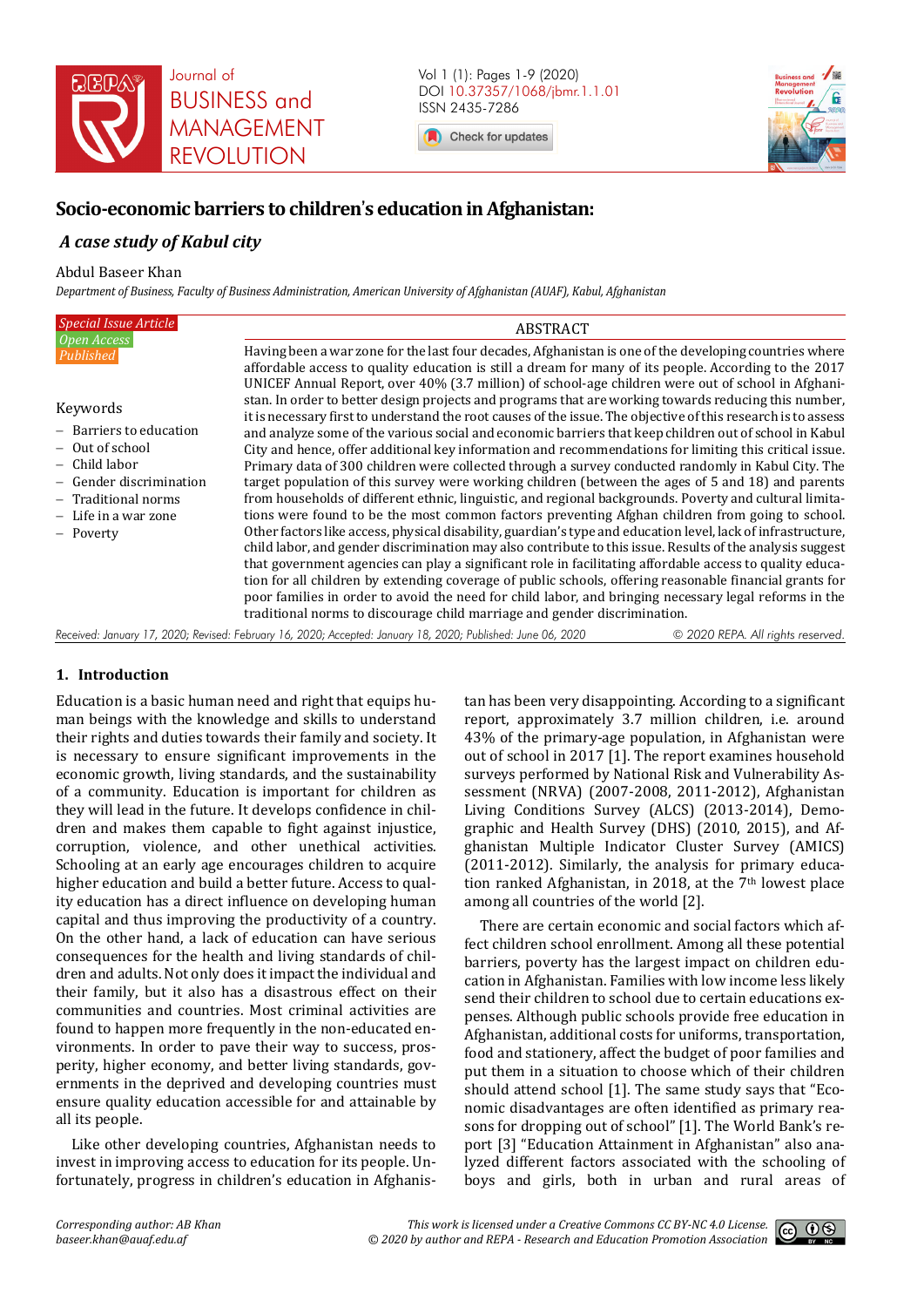Afghanistan. This analysis is based on the data from the NRVA Survey of 2007/2008, which collected households' information on demography, expenses, education, child health, employment, community-based infrastructure and certain cultural practices. The study showed that demandside factors appeared to be more important in children's enrollment in Afghanistan [3]. Economic backwardness was found to be the most significant cause impacting the probability of children enrollment. Poverty, combined with the child labor opportunities, affected the opportunity cost of sending children to school [3]. An academic research on "The effects of family income on children's education: An empirical analysis of CHNS data" [4] demonstrated that family income had a considerable role in children's education and a good income could facilitate better education opportunities for children, particularly in case of rural families. A briefing paper by Pamela Hunte [5] explored the basic demand-side factors associated with decision making about children's school enrollment in Afghanistan. The study noticed that many poor families place their expectations on education to get rid of poverty and therefore they prefer to send their children (mostly boys) to school, rather than sending them to work and earn. Such families hardly get succeeded in educating some of their children (preferably boys) because poverty is a bottleneck for them, and it doesn't let them educate all their children [5]. The household size, in addition to poverty, is also a significant element in decision making for acquiring children's education. Children in larger families were found to have a lower probability of school enrollment [3].

Different cultural impacts and negative social pressure of the community are also key reasons to stop children, particularly girls, from going to school. Girls in all ages are less likely to attend school as compared to boys of the same age group [1]. The probability of enrollment for boys was almost 40 percent higher than that of girls [6]. Poverty, religious beliefs, traditional and ethnic customs, security concerns, geographical problems, lack of quality facilities, and corruption in the public sector were identified as the root causes of gender inequality in terms of girls education in Afghanistan [7]. Similarly, UNESCO [8] specified school-based violence, gender-based harassment, physical contact by boys and teachers, and other threats to girls' physical safety as the key factors that restricted girls' mobility and their access to education. Child marriage or early marriage is considered the second most reported reason of leaving school by girls [1]. Girls in the rural areas are usually expected to perform household tasks rather than to go to school [8]. In addition, the fear of social impact badly affects the education of girls, particularly their enrollment in high school when they are teenage with the beginning of puberty [5].

The marginal impact of regional and linguistic variables is also of large significance. "Girls and boys in the south, west, and southwest regions are less likely to participate in primary education than children in Afghanistan's central region" [3]. The trend of children's enrollment was found minor in Pashto speakers as compared to Dari speakers [5].

Studies have also shown that proper guardianship and parental education have significant impact on the probability of children's school enrollment. According to the World Bank analysis [3], the parents' education was important for their children's enrollment, but mother's education had more impact, specifically on girls' enrollment. Similarly, a child's financial needs increase if he or she has no parental protection. "Without the care of guardians, children are more likely to discontinue education" [1]. These children usually give priority to leading and feeding themselves, their siblings and the whole family. More than two million Afghan children, mostly boys, of the age between 6 to 14 years were engaged in child labor [1].

In addition to the mentioned demand-side factors, there are some supply-side factors which also contribute in limiting children's access to quality education in Afghanistan. These factors include financial constraints in public sector, lack of infrastructure, security concerns, quality and quantity of teachers, Curriculum issues, and lack of facilities for disabled and overage children. An article on the political economy analysis of education in Afghanistan [9] argued that Afghanistan's education system was badly affected by failing security conditions, weak governance and extensive corruption. Lack of proper education infrastructure is another important factor and almost 30 percent of the unenrollment cases were caused due to unavailability of schools [6]. Other findings showed that political conflict and war had a negative impact on children's lives and had reduced opportunities for children's education in Afghanistan [10]. Similarly, education facilities were almost inaccessible in the areas where internally displaced people or returnees from other countries (like Pakistan and Iran) were settled [1]. Some teachers criticized the curriculum length and declared it an extra burden for students because of too many subjects [1]. Same study [1] recommended to depoliticize the curriculum in order to enable teachers to provide education in insecure areas.

## **2. Purpose of this study**

This research aims to understand, compare, and analyze different factors preventing children in Afghanistan from going to school. This study conducts a comparative analysis of various social and economic barriers to children's education in Kabul City. Poverty or low income is the central focus to discover how household income is a driving factor for stopping children from enrolling in school.

## **3. Methodology**

The research studied the behavior of children and their parents against different aspects that impact children's education in Kabul City. It is a descriptive, observational data-collection study. The Chi-Square Test of Independence method was used to analyze the relationship between different variables. . In this method, the distribution of categorical variables is checked in order to see whether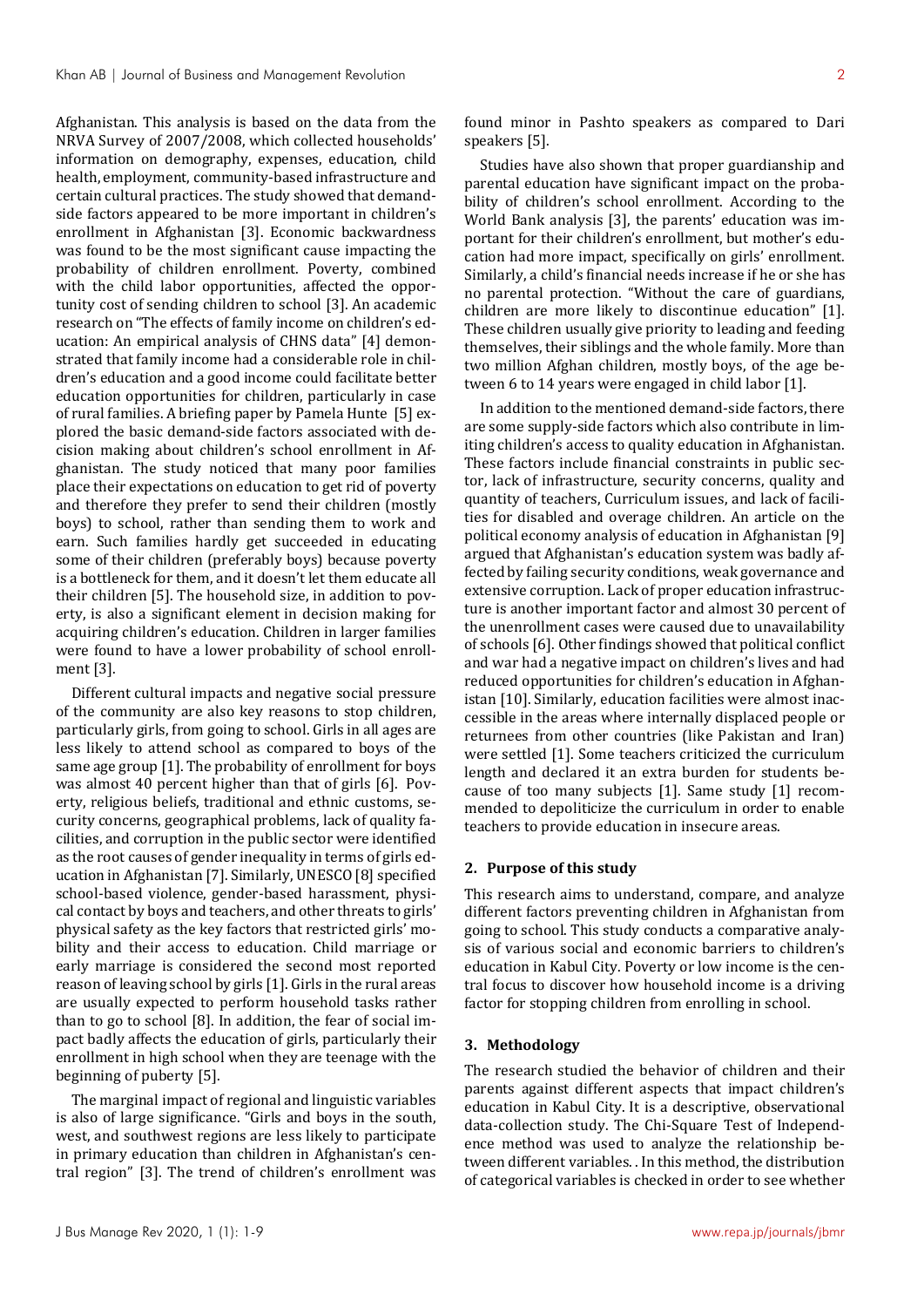they are different from each other. In this research, the alpha level is chosen as 10% or 0.1, so any resultant p-value equal to or less than 0.1 would determine that the null hypothesis is rejected, and the variables are significantly in relationship.

The formula for the Chi-Square statistics used in the Chi-Square test is given as:

$$
X_c^2 = \sum \frac{(O_i - E_i)^2}{E_i} \tag{1}
$$

Where, " $\chi^{2}$ " is the symbol of Chi-Square statistics, the subscript "c" is the degree of freedom, "O" is the observed value, "E" is the expected value, and "i" denotes the position of value in the contingency table.

To collect the primary data, a research survey was conducted in different locations of Kabul City where children and families of different ethnic backgrounds were approached. The accessible literature and published papers were reviewed to analyze secondary data.

The questionnaire approach has been used as a research instrument for collecting the primary information. Two different surveys were prepared for parents and working children, written both in English and local languages (Pashto and Dari). Questionnaire samples are attached in Appendix A of this document.

The parent's survey includes questions about household size, parents' education level, children's gender and education status, source of income, ethnic background, and average income level. The target participants were (i) both genders, (ii) willing to share their educational and economic status, (iii) belonged to different ethnic and regional backgrounds, (iv) having different professional backgrounds, (v) comfortable to share educational information of their family members, and (vi) willing to be asked questions. The questionnaire also incorporates parents' remarks about different barriers to their children's education and their view about other potential barriers. Finally, they are asked to share their recommendations for the government and for private schools in order to improve children's enrollment in school.

The second survey was organized for children, including any working children. This questionnaire consists of questions about child's usual demographic characteristic, education status, reasons for working or staying away from schooling, gender and education information of his/her siblings and other children in his/her home, number of family members, family's ethnic background, parents' or guardian's education level, family's average income and his/her contribution to this income. The target participants were: (i) 5-18 years old, (ii) both genders, (iii) comfortable to be asked, (iv) both working and non-working children, (v) belonged to different ethnic backgrounds, and (vi) willing to share their family information as per

questionnaire requirement. Respondents were also asked about their choice to quit working if given the chance of acquiring free schooling.

For the purpose of collecting primary information through questionnaires, the stratified sampling model was chosen. The population was divided into 4 strata based on geographical factors, i.e., north, east, south, and west zones of Kabul city. Then, within each stratum, the survey respondents were selected randomly. Both questionnaires resulted in acquiring information about a sample of 300 children between the ages of 5-18 years.

In both surveys, both the economic and social information about the out-of-school children and their families were collected. The economic information would help determine the average monthly income required for a family to let their children attend school. Similarly, questions about ethnic background and home province would inform us on the impact of different cultures on children's education and would help to predict barriers to children's education in different provinces and regions other than Kabul.

## **4. Analysis and discussion**

The questionnaire gathered information from a sample of 300 children, including 177 boys and 123 girls, with different frequencies of either going to school or not as shown in Table 4.1. Using the Chi-Square test, gender and school enrollment preference are likely to be related in the population,  $\chi^2$  (1, N=300) = 6.84, p < 0.05. Given the fact that 22% of boys (39/177) and 35.8% of girls (44/123) are not attending school which indicates that girls are most likely out of school in this population.

**Table 1:** Gender distribution.

|             |     | Children Gender Going to School Not Going school Total |     |
|-------------|-----|--------------------------------------------------------|-----|
| Girls       | 79  | 44                                                     | 123 |
| <b>Boys</b> | 138 | 39                                                     | 177 |
| Total       | 217 | 83                                                     | 300 |

The population of both genders of the school age children (5 – 18 years) has been analyzed based on different categories like age group, ethnic and regional background, guardians' characteristics, and the income and size of their households. The Chi-Square analysis technique has been used to understand how significant these variables are in terms of children's school enrollment. Each variable has also been tested distinctly against the enrollment of male and female children.

## *4.1. Age group*

Children were sub analyzed into four age groups as shown in Table 4.2. The population of children, either in or out of school, were observed to be statistically relevant to the mentioned age groups,  $\chi^2$  (3, N=300) = 6.53, p < 0.1.. Male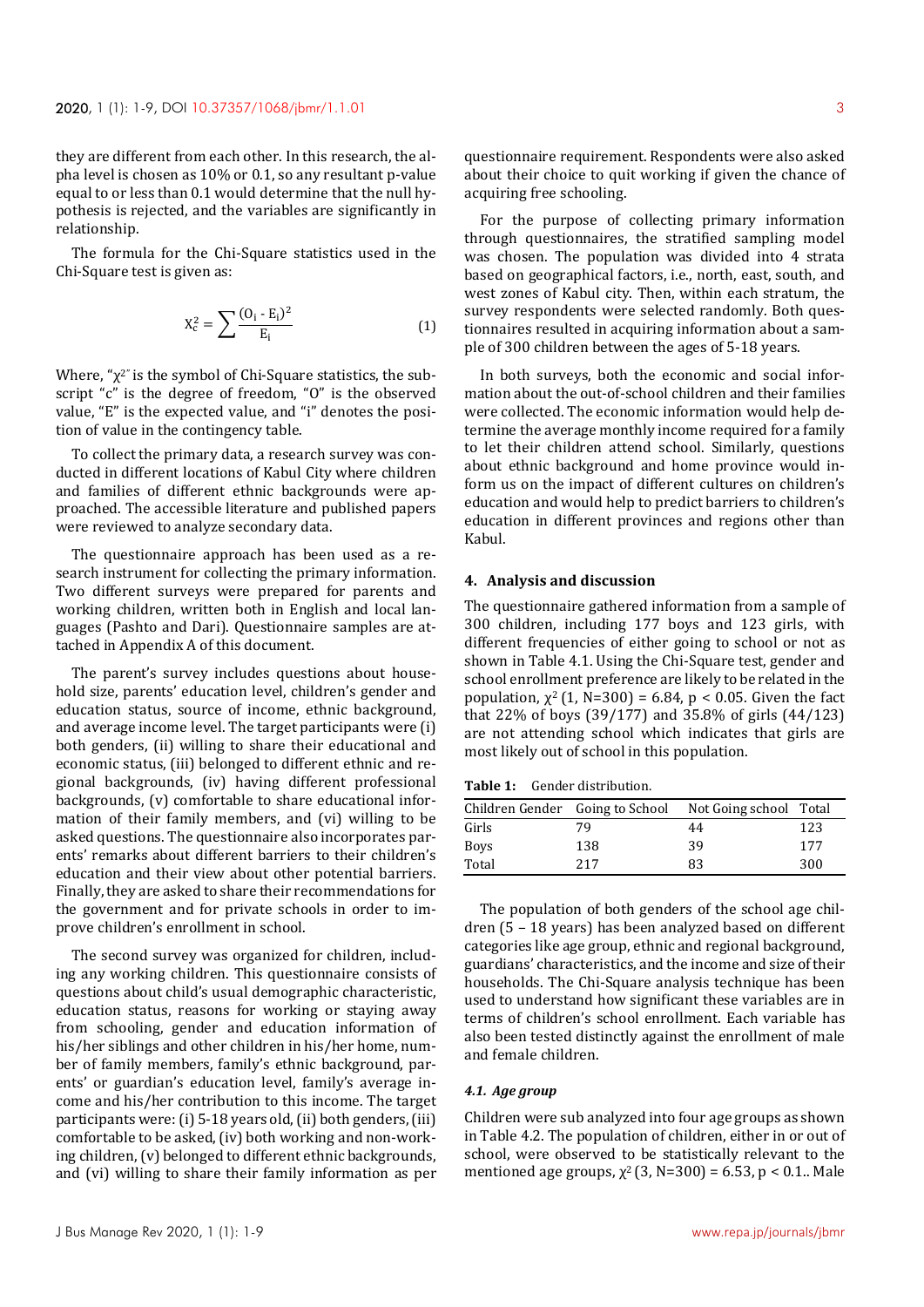and female children enrollment were also tested separately, and it was found that girls' enrollment is statistically not relevant to their ages,  $\chi^2$  (3, N=123) = 2.54, p > 0.1 while the frequency of being in school or out of school for boys was found statistically significant and in relation with the given age groups,  $\chi^2$  (3, N=177) = 8.80, p < 0.1.

**Table 2:** Gender distribution.

| Age<br>Group | Boys Going ing to<br>to School | School | Girls Go- Boys Not<br>going to<br>School | Girls Not<br>going to<br>School | Total |
|--------------|--------------------------------|--------|------------------------------------------|---------------------------------|-------|
| $5 - 8$      | 30                             | 22     | 5                                        | 17                              | 74    |
| $9 - 12$     | 51                             | 30     | 10                                       | 11                              | 102   |
| 13-15        | 38                             | 16     | 11                                       | 9                               | 74    |
| 16-18        | 19                             | 11     | 13                                       |                                 | 50    |
| Total        | 138                            | 79     | 39                                       | 44                              | 300   |

Children aged 16-18 years old are most likely out of school with a highest ratio of 40% (20/50) of the population of this age group (Figure 1). Based on the respondents' feedback, the reasons for this ratio are opportunity cost and cultural limitations in boys and girls respectively. Most of these boys do not attend school as they need to work for their families while girls of this age group are supposed to stay at home due to certain social norms. Girls of all age groups, except 16-18 years, are more likely out of school as compared to boys of the same age groups. The difference of enrollment rate of girls versus boys is highest in the early school age group (5-8 years) where the rate of not attending school is 43.6% and 14.3% in girls and boys respectively. Overall, children aged 9 to 12 years old are most likely attending school as their rate of enrollment is almost 80%. The enrollment rate is found lowest (60%) in the children who are above 15 years old.



**Figure 1.** Age-based percentage of children not attending school.

#### *4.2. Ethnic background*

Children of different ethnicity are found to have different trends towards enrollment in school. Table 4 shows that there is a strong statistical relationship between ethnicity and children education,  $\chi^2$  (5, N=300) = 25.92, p < 0.05. Similarly, when the enrollment of only female children was analyzed, it was found statistically significant and in relationship with their ethnic or linguistic background,  $\chi^2$  $(5, N=123) = 21.68$ ,  $p < 0.05$ . In contrast, school enrollment of male children in Kabul was found to be statistically insignificant and irrelevant with their ethnic or linguistic background, with a confidence level of 88%, i.e.,  $\chi^2$  $(5, N=177) = 8.66$ ,  $p > 0.1$ . Which means that ethnic background does not play a significant role in keeping boys in or out of school the way it does for girls.

**Table 3:** Ethnicity and children enrollment.

| Ethnic Back-<br>ground | Boys Go-<br>ing to<br>School | ing to<br>School | Girls Go-Boys Not Girls Not<br>going to<br>School | going to<br>School | Total |
|------------------------|------------------------------|------------------|---------------------------------------------------|--------------------|-------|
| Hazara                 | 13                           | 10               | 8                                                 | 14                 | 45    |
| Pashai                 | 6                            | 8                | 2                                                 | 0                  | 16    |
| Pashtun                | 73                           | 31               | 23                                                | 23                 | 150   |
| Sadat Arab             | 4                            | 0                | 2                                                 | 2                  | 8     |
| Tajik                  | 41                           | 28               | 4                                                 | 5                  | 78    |
| Uzbek                  |                              | 2                | 0                                                 | 0                  | 3     |
| Total                  | 138                          | 79               | 39                                                | 44                 | 300   |

Children of Sadat Arab, Pashtun, and Hazara tribes are found to have higher ratio of out-of-school children as compared with those of Pashai, Tajik, and Uzbek children (Figure 2). The common issues among these children were poverty and traditional norms for boys and girls, respectively. Overall, the ratio of boys attending school (78% i.e. 138/177) was better than that of girls (64% i.e. 79/123) in this population.



**Figure 2.** Ethnicity-based percentage of children not attending school.

#### *4.3. Guardian characteristics*

Guardian is the head of a household who plays the leading role in driving the financial and social decisions of a family. Having been a war zone for the last four decades, Afghanistan has become the home for many orphans who have been grown up under the guardianship of either a mother or someone other than their own parents. Considering this tragedy, the type of guardian was included in the questionnaire. The term "other" was used for anyone,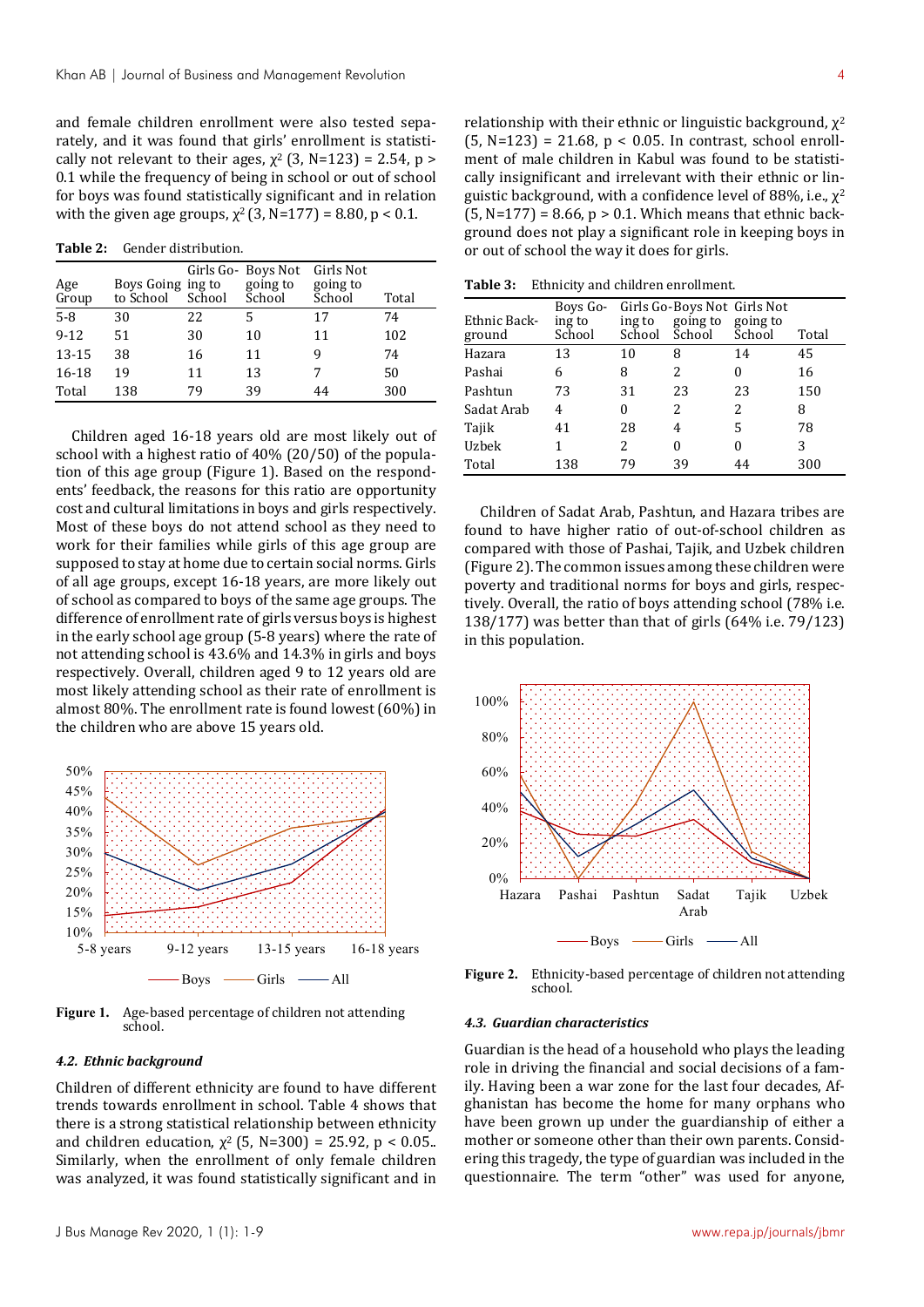other than parents, who was playing the role of guardian to the surveyed child.

Tables 4.4 and 4.5 show the impact of guardians/parents on children's schooling. As can be seen by the frequencies in Table 4.4, guardian type has significant relationship with children's enrollment,  $\chi^2$  (2, N=300) = 20.06, p < 0.05. If the population of only female children is considered, their school enrollment is found insignificant with the type of guardian they have,  $\chi^2$  (2, N=123) = 2.94, p > 0.1. In other words, guardian type has no significant impact on the schooling of female children. On the other hand, if the guardian type is statistically tested against boys' enrollment, they are found significantly relevant with a confidence level of more than 99%,  $\chi^2$  (2, N=177) = 2.94, p < 0.01. It indicates that the type of guardian has a strong impact on the school enrollment of male children.

**Table 4:** Guardian type and children education.

| Guardian<br>Type | Boys Going<br>to School | ing to<br>School | Girls Go- Boys Not<br>Going to<br>School | Girls Not<br>Going to<br>School | Total |
|------------------|-------------------------|------------------|------------------------------------------|---------------------------------|-------|
| Father           | 112                     | 60               | 20                                       | 27                              | 219   |
| Mother           | 14                      | 15               | 17                                       | 13                              | 59    |
| <b>Other</b>     | 12.                     | 4                | 2                                        | 4                               | 22    |
| Total            | 138                     | 79               | 39                                       | 44                              | 300   |

Children under the guardianship of their own parents, especially the father, are most likely going to school (Figure 3). In case of father being the guardian, children have the highest school enrollment rate of above 78%. The lowest rate of enrollment observed is 49% when mother plays the role of guardian to children. The proportion of out-ofschool boys is highest (54.8% i.e. 17/31) when they have mother as guardian, but the ratio is far better in boys having a guardian other than mother. While in case of girls, they are mostly out of school if they do have neither a father nor a mother as their guardian.



**Figure 3.** Percentage of children not attending school based on guardian type.

 In addition to guardian type, guardian's education level has also a significant impact on children's education. Analyzing the date given in Table 4.5 with the Chi-square method, guardian's education level is found strongly related with their children's enrollment in school, χ2 (5,  $N=300$  = 21.37,  $p < 0.01$ . In case only girls are considered, their school enrollment is also statistically relevant to their guardian's education,  $χ2$  (5, N=123) = 9.29, p < 0.1. Similarly, using Chi-square analysis, guardian's education level has a strong and significant role in the school enrollment of male children too. The confidence level here is 99%,  $\chi$ 2 (5, N=177) = 18.88, p < 0.01.

**Table 5:** Guardian's education level and its impact on children education.

| Guardian Edu-<br>cation Level      | Boys Go-<br>ing to<br>School | ing to<br>School | Girls Go-Boys Not Girls Not<br>Going to Going to<br>School | School | Total |
|------------------------------------|------------------------------|------------------|------------------------------------------------------------|--------|-------|
| Uneducated                         | 47                           | 23               | 21                                                         | 2.1    | 112   |
| Pre-primary<br>school              | 3                            | 1                | 5                                                          | 1      | 10    |
| Primary school 21                  |                              | 9                |                                                            | 5      | 36    |
| Middle school                      | 15                           | 12               | 1                                                          | 5      | 33    |
| High school                        | 33                           | 19               | 9                                                          | 11     | 72    |
| College/univer-19<br>sity graduate |                              | 15               | $\mathcal{P}$                                              | 1      | 37    |
| Total                              | 138                          | 79               | 39                                                         | 44     | 300   |

As shown in Figure 4, guardian education has a positive impact on children enrollment in schools. Parents or guardians with higher education mostly send their children to school. The rate of school enrollment is highest (92%) in children whose guardian has completed college or university level education. While the ratio of out-ofschool children is highest (up to 60%) if their guardian or family leader is either uneducated or have not completed primary school.



**Figure 4.** Percentage of children not attending school based on Guardian Education Level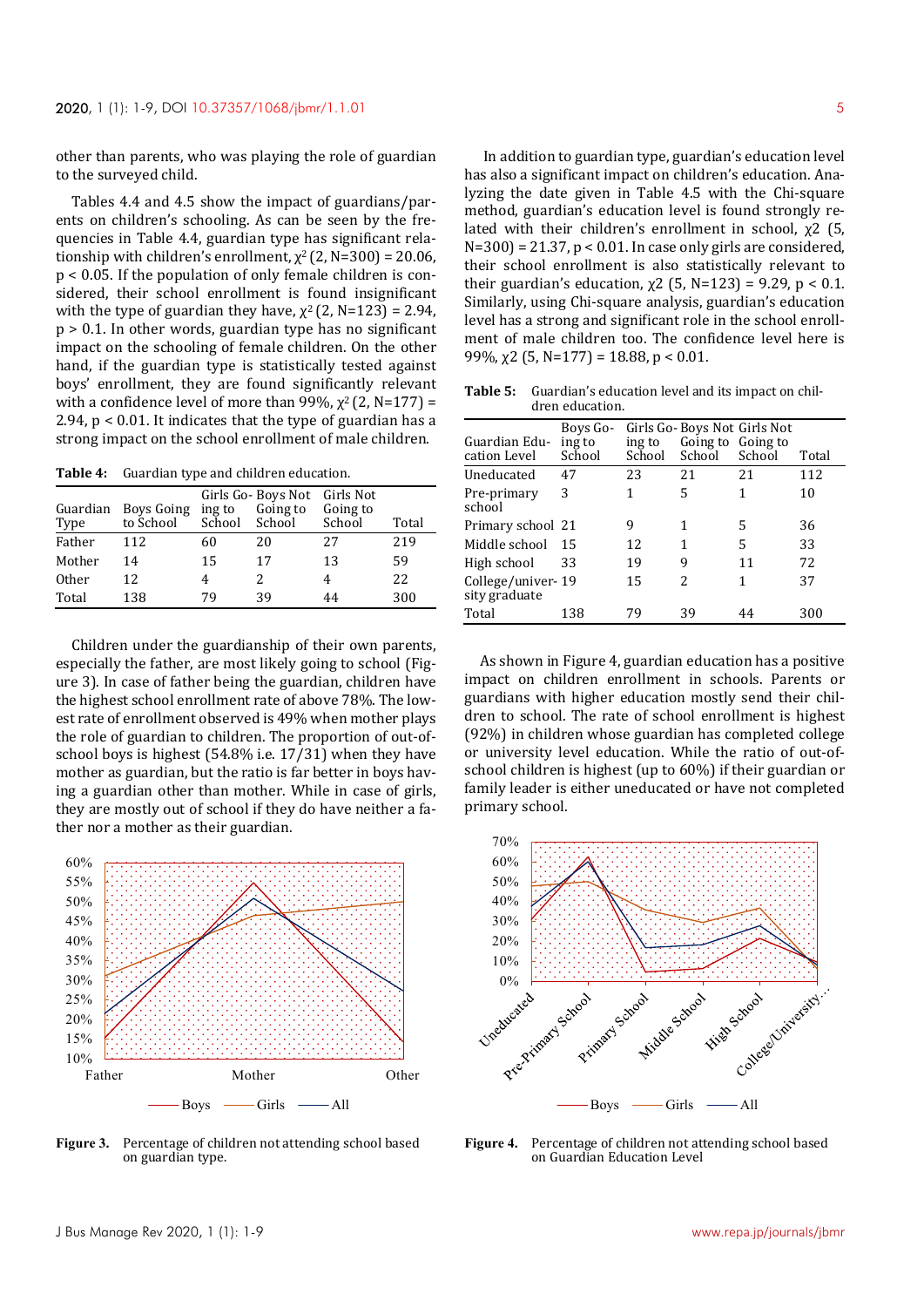#### *4.4. Household income*

In order to understand the economic impact on children education, the information on their household's average monthly income was collected during the survey. For the analysis purpose, the household's average monthly income was categorized in four classes as shown in Table 4.6. To be mentioned that AFN 78 was equivalent to one US Dollar at the time of conducting this survey.

Using Chi-square analysis on the data tabulated in Table 4.6, the frequencies of children going or not going to school have a statistically significant relationship with their family income,  $\chi^2$  (3, N=300) = 20.17, p < 0.01. If the same table is analyzed against female children only, it is found that girls' enrollment is also statistically strongly related with their family's income,  $\chi^2$  (3, N=123) = 24.23, p < 0.01. On the other hand, if we consider only male children's school enrollment, it is found to be irrelevant to their family's income in this population,  $\chi^2$  (3, N=177) = 6.00,  $p > 0.1$ .

**Table 6:** Household Income and its impact on children education.

| Household In-<br>come (AFN) | ing to<br>Sschool | ing to<br>School | Boys Go- Girls Go-Boys Not Girls Not<br>going to<br>School | going to<br>School | Total |
|-----------------------------|-------------------|------------------|------------------------------------------------------------|--------------------|-------|
| Below 15,000                | 72                | 32               | 28                                                         | 31                 | 163   |
| 15,000 - 30,000 29          |                   | 12               | 5                                                          | 12                 | 58    |
| $30,000 - 50,000$           | 23                | 18               | 2                                                          | 1                  | 44    |
| Above 50,000                | 14                | 17               | 4                                                          |                    | 35    |
| Total                       | 138               | 79               | 39                                                         | 44                 | 300   |

As shown in Figure 5, the rate of children not going to school is highest in poor families whose average monthly income is below AFN 15,000 (or USD 200). The rate is higher in girls, i.e. 50% of the girls' population in this category are observed to be out of school. This result confirms the UNESCO report [8], which indicates that parents in poor households prefer investment in their boys' education as they have certain economic, social, and cultural expectations out of this investment. Children of the families with the lowest average monthly income have the lowest enrollment rate of 63.8% while the enrollment rate is highest (93.2%) in children whose household's average monthly income is in between AFN 30,000 and AFN 50,000.

## *4.5. Household size*

The household size of the surveyed population was categorized into three groups based on number of family members (Table 4.7). Based on the Chi-Square statistical analysis of the data given in Table 4.7, children's education is not significantly related to their family size in this population,  $\chi^2$  (2, N=300) = 2.60, p > 0.1. Therefore, the impact of family size on children's education shown in Figure 6 could be considered significant for the sample but not for the whole population.



**Figure 5.** Percentage of children not attending school based on family income.

Similarly, considering the population of only female children, it was found that girls' enrollment in the given population is also insignificant and irrelevant to their family size,  $\chi^2$  (2, N=123) = 0.79, p > 0.1. In other words, household size does not play any significant role in the school enrollment of girls. In contrast, while analyzing the school enrollment for only male children, it was found that boys' schooling was statistically significant and in relation with their household size,  $\chi^2$  (2, N=177) = 5.92, p < 0.1.

**Table 7:** Household size and its impact on children education.

| Household Size |                |        |                            |        |       |
|----------------|----------------|--------|----------------------------|--------|-------|
| (Number of     | Boys Go- Girls |        | Boys Not Girls Not         |        |       |
| Family Mem-    | ing to         |        | Going to Going to Going to |        |       |
| bers)          | School         | School | School                     | School | Total |
| $3 - 6$        | 45             | 25     | 21                         | 14     | 105   |
| $7 - 10$       | 75             | 50     | 15                         | 26     | 166   |
| Above 10       | 18             | 4      | 3                          | 4      | 29    |
| Total          | 138            | 79     | 39                         | 44     | 300   |

According to Figure 6, girls from bigger families and boys from smaller families are more likely out of school. The rate of girls not going to school is consistently higher than boys in all categories of household size, but it is highest in households with more than 10 family members, i.e. 50% of all girls are not going to school.



**Figure 6.** Percentage of children not attending school based on family size.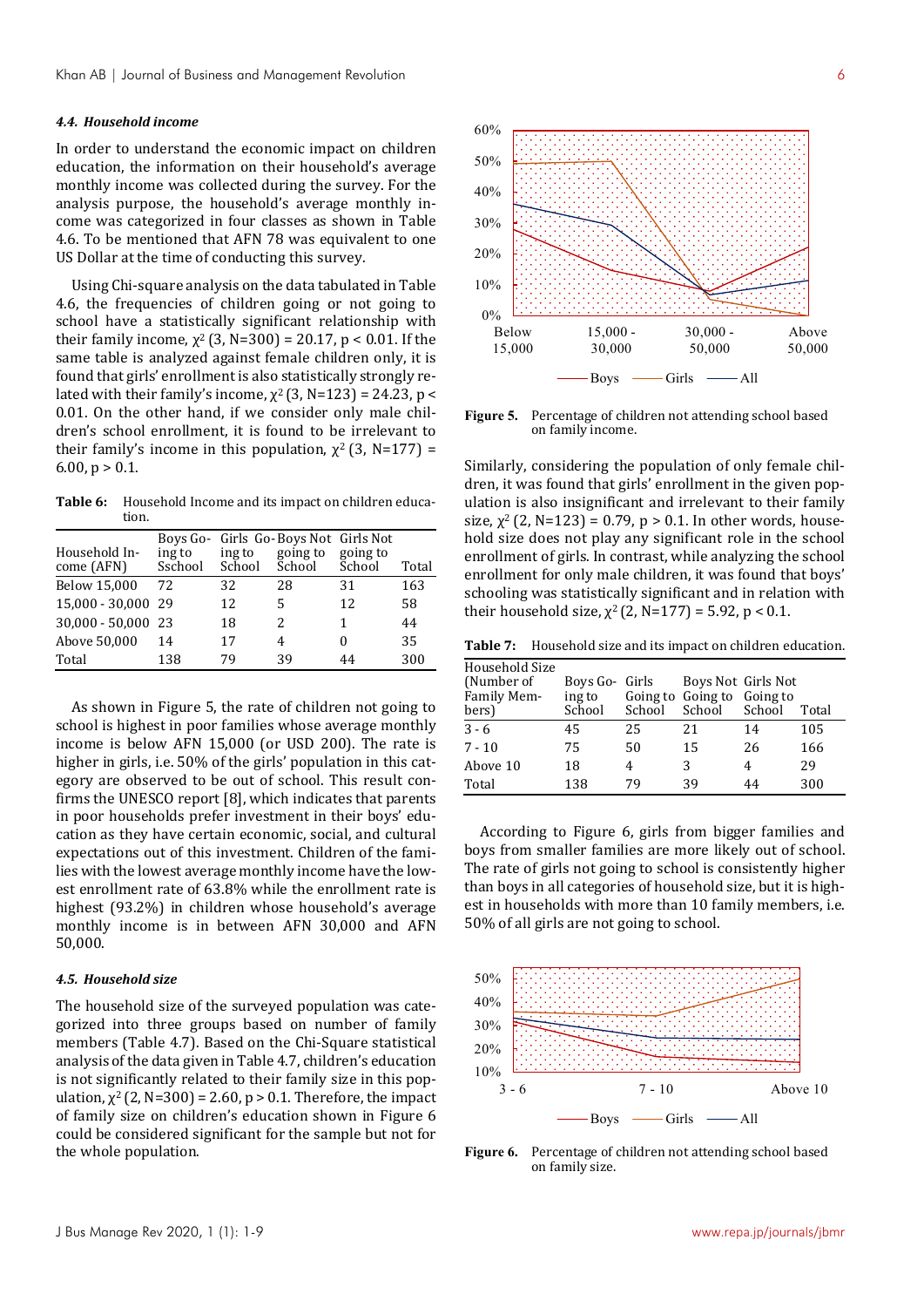## *4.6. Home region*

Based on the geographical location of their home provinces, the surveyed children have been categorized into different zones or regions of Afghanistan (Table 4.8). Applying Chi-square analysis method on the cross tabular frequencies given in Table 4.8, children's school enrollment and home regions were found to be strongly in relation to each other,  $\chi^2$  (4, N=300) = 16.28, p < 0.01. Children with Kabul province as their home region are found to be most likely attending school and are leading the table with 81.6% rate of enrollment. . If we consider the enrollment of only girls in Table 4.8, it is also found to have significantly strong relationship with girls' regional background,  $\chi^2$  (4, N=123) = 15.52, p < 0.01. The most deprived girls were from Central Afghanistan whose enrollment rate was only 33.3%, while girls from South Afghanistan had the second lowest rate of attending school (44.7%). Similarly, the school enrollment of only male children was also found in a significant relationship with their regional backgrounds or home provinces,  $\chi^2$  (4, N=177) = 11.25, p < 0.05. In this case, the highest rate of school enrollment (83.3%) was found in boys from North Afghanistan, followed by South Afghanistan, Kabul Province, and East Afghanistan with 79.2%, 78.9%, and 76.5% enrollment rates respectively.

**Table 8:** Regional background and children enrollment.

| Home Region          | ing to | ing to | Boys Go- Girls Go-Boys Not<br>Going to | Girls Not<br>Going to |       |
|----------------------|--------|--------|----------------------------------------|-----------------------|-------|
| (Province based)     | School | School | School                                 | School                | Total |
| Kabul Province       | 45     | 35     | 12                                     | 6                     | 98    |
| Central Afghanistan0 |        |        | 3                                      | 2                     | 6     |
| North Afghanistan 25 |        | 14     | 5                                      | 8                     | 52    |
| East Afghanistan     | 26     | 12     | 8                                      |                       | 53    |
| South Afghanistan 42 |        | 17     | 11                                     | 21                    | 91    |
| Total                | 138    | 79     | 39                                     | 44                    | 300   |

As shown in Figure 7, 83% (5/6) of children of Central Afghanistan are most likely not going to schools. While if we consider only out-of-school girls, their ratio is highest in Central and South Afghanistan, i.e. 66.7% (2/3) and 55.3% (21/38) respectively.



**Figure 7.** Percentage of children not attending school based on home region.

#### **5. Major obstacles**

Based on the feedback of survey respondents, different types of barriers to children's education are identified as listed in Table 5.1. Analyzing the number of out-of-school children, it has been found that the most dominant factors of keeping children away from school in Kabul city are poverty and cultural limitations. Other factors like access to school, disability, and age limits are found to be less likely affecting children education in Kabul city. The underage barrier category type mentioned in this section specifies a 6 years old girl and two 5 years old boys who have not been enrolled in school as their guardians assumed, they were not old enough to be admitted in school. The 'school completed' barrier category type in the following table and figures indicates those 18 years old children who have recently finished their high school. Similarly, the unenrollment reason for two children was not stated by the survey respondents therefore it is termed as 'unknown' category type.

| Table 9: | Barriers to children's enrollment. |
|----------|------------------------------------|
|          |                                    |

| Barrier Type           | Boys | Unenrolled Unenrolled Total unen-<br>Girls | Rolled Children |
|------------------------|------|--------------------------------------------|-----------------|
| Poverty                | 33   | 23                                         | 56              |
| Cultural Restriction 0 |      | 18                                         | 18              |
| Underage               |      | 2                                          | 3               |
| School Completed       | 2    | 0                                          | 2               |
| Unknown                |      | 1                                          | 2               |
| Access issue           |      | 0                                          | 1               |
| Disability             | 1    | 0                                          | 1               |
| Total                  | 39   | 44                                         | 83              |

Looking at Figure 8, poverty is the most common factor with 67.5% contribution in keeping children away from school in Kabul City. Similarly, cultural limitation is the second most common barrier with 21.7% role in children's unenrollment.



**Figure 8.** Barriers to children's school enrollment.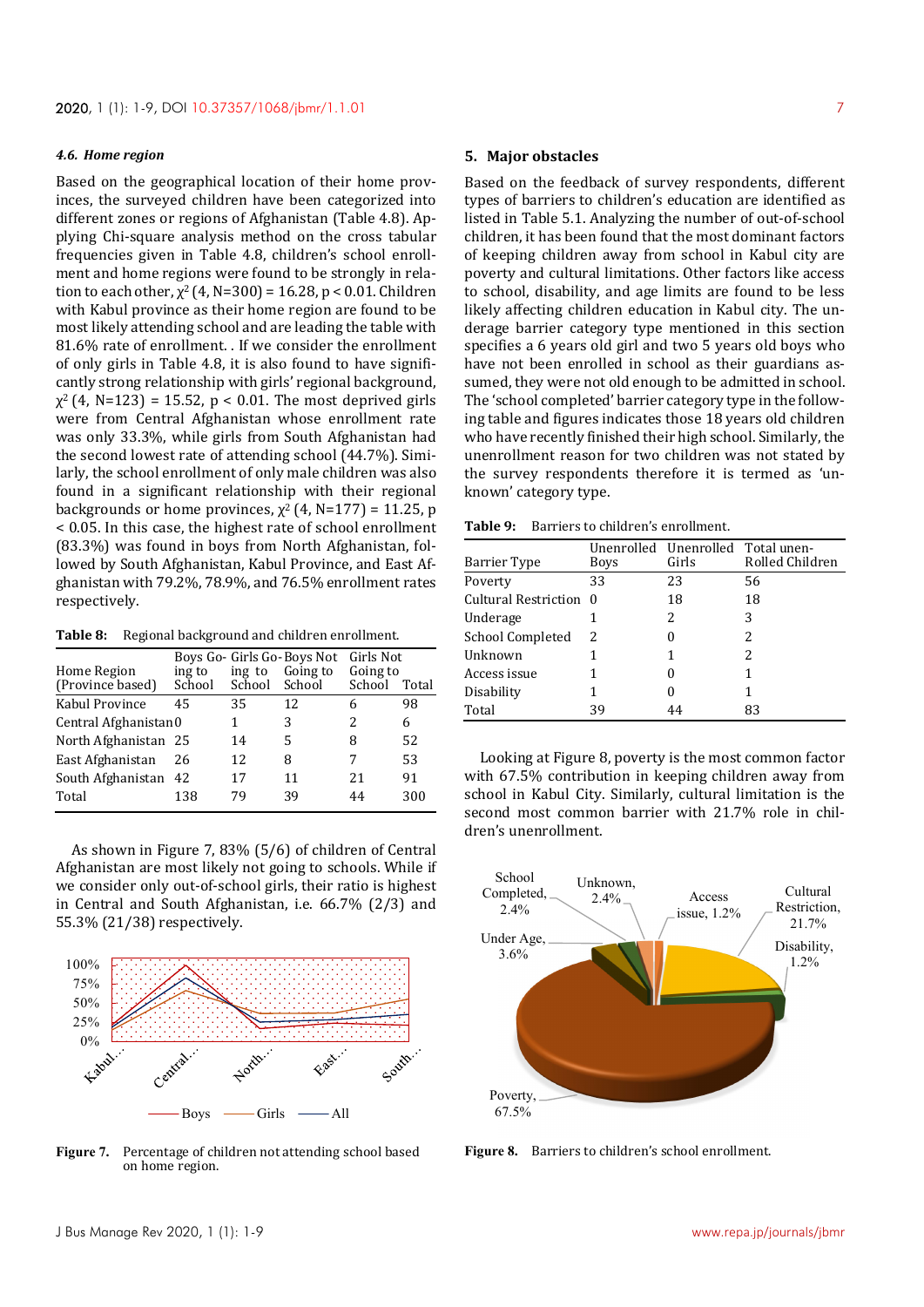The rate of unenrollment and the impact of various barriers on children's enrollment is found different in male and female children. 39 out of the total 83 unenrolled children are boys which are not attending school due to certain reasons as highlighted in the following chart (Figure 9). Poverty has almost 85% role in keeping boys out of school which makes it the most common barrier to boys' school enrollment in Kabul City. While there are no cultural limitations to boys' education, but physical disability and underage concerns have 2.6% (each) contribution in keeping male children out of school. Rest of the out-of-school boys have either completed their high school or there is no specific reason given for not attending schools.



**Figure 9.** Barriers to boys' school enrollment.

Figure 9 demonstrates the ratios among different types of barriers which keep female children out of school in Kabul City. Like male children, poverty is found as the most common barrier to school enrollment of female children as well. 52.3% of the total out-of-school girls are not attending school due to poor economic condition of their families. Additionally, cultural restrictions, having almost 41% contribution towards girls' unenrollment, are found to be the second most common factor in limiting female children's school enrollment. Similarly, 4.5% of the out of school girls are not attending school due to the underage concern, i.e. they are either 6 or below 6 years old, while there is no reason given for 2.3% of the total out of school girls.

During the survey of parents or guardians, it was also tried to obtain their opinions about barriers to children's education in Afghanistan. According to these respondents, in addition to poverty and other barriers discussed earlier in this section, displacement due to war, lack of access to public schools, underage marriage, child labor, lack of skilled teachers, and lack of a standard curriculum are factors that also keep children away from school in Afghanistan. Most of these respondents have suggested to offer financial grants for poor families and facilitate access to free education for all children in order to increase the rate of children's school enrollment in Afghanistan.



**Figure 10.** Barriers to girls' school enrollment.

## **6. Conclusion and recommendations**

The survey analysis shows that poverty and traditional limitations are two major obstacles in keeping children away from school. The impact of these issues varied for different groups of children based on their linguistic, geographic, ethnic, family size, and family income background. Poverty was a dominant factor in over-15 yearold boys as most of them were working children as the bread winners for their families. Similarly, girls of the same age group, particularly those of Pashtun ethnicity, were out of school due to certain traditional norms and limitations. Children from families with lower monthly income (< AFN 30,000) and larger household size (7-10 family members) were found less likely to attend school. If given the opportunity, these families usually prefer schooling boys over girls of the same age group. Guardian's education also impacted children education. Children whose guardian is someone other than a father or whose guardians are uneducated are less likely going to school.

From our results, we propose that government agencies and non-government organizations can play significant role in facilitating access to quality education for children in Afghanistan. Extending the network of public schools can result in improving access to education for children from poor families. Similarly, offering reasonable financial allowances can help reduce and avoid the need for child labor and increase poor children's school enrollment. Private schools can also reduce the number of out-of-school children by offering free education to children in need.

To mitigate the second largest obstacle to children education, government and other concerned agencies must support public awareness programs and bring necessary legal action to discourage child marriage and gender discrimination. To increase public interest in educating children, the government should also invest in developing teachers' skills and to ensure a safe and healthy study environment for all children. In addition, the study curriculum should be structured in a way that meets the needs